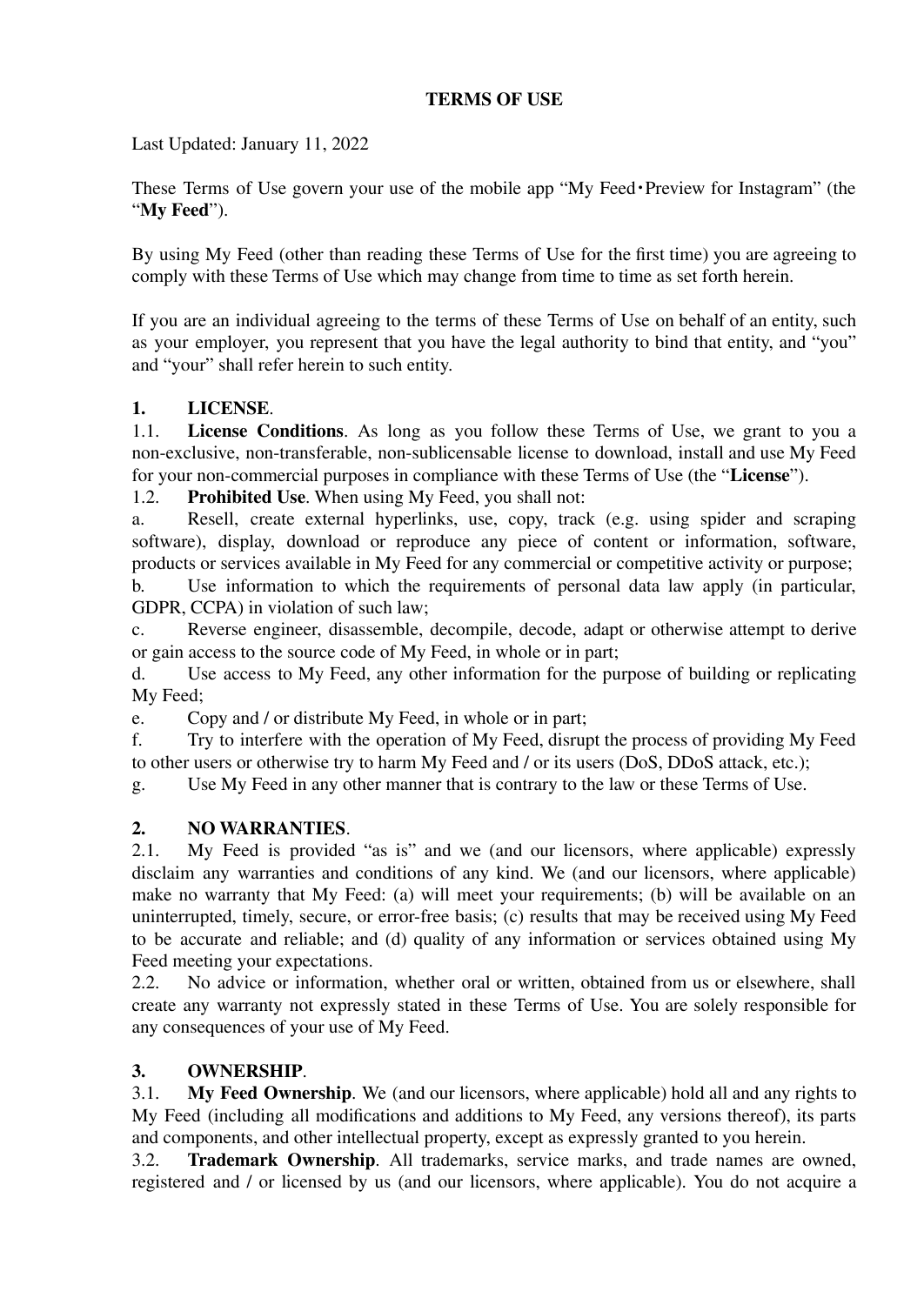license or any ownership rights to any trademarks, service marks or trade names through your use of My Feed.

# **4. USER CONTENT**.

4.1. **User Content**. My Feed allows you to upload certain content (particularly, photos) (the "**User Content**").

4.2. **License**. By providing your User Content, you grant us a non-exclusive, transferable, sublicensable, worldwide, royalty-free license to use, copy, exploit, modify, publicly display, publicly perform, create derivative works from, incorporate it into other works, change, reformat, and distribute your User Content in connection with providing and operating My Feed and related services.

4.3. **Restrictions**. When uploading your User Content, you shall not:

a. Upload any User Content that infringe or violate the rights of any party;

b. Upload User Content of any kind that contain expressions of hate, abuse, offensive images or conduct, obscenity, pornography, sexually explicit or any material that could give rise to any civil or criminal liability under applicable law or regulations or that otherwise may be in conflict with these Terms of use and Privacy Policy; or

c. Upload any material that contains software viruses or any other code, files or programs designed to interrupt, destroy or limit the functionality of My Feed.

4.4. **Review**. We reserve the right to review all User Content submitted to My Feed and to remove any User Content for any reason, at any time, without prior notice, at our sole discretion.

4.5. **Release**. Notwithstanding anything above, you agree that we do not verify your User Content when you upload it. You assume all risks associated with the use of your User Content, including any reliance on its accuracy, completeness or usefulness by others, or any disclosure of your User Content that makes you or any third party personally identifiable.

4.6. **Deletion**. We are not obligated to backup any User Content and User Content may be deleted at any time. You are solely responsible for creating backup copies of your User Content if you desire.

## **5. SUBSCRIPTION**.

5.1. My Feed is free to download and use and but you may have access to the full functionality under the paid subscription (the "**Subscription**").

5.2. **Fee**. Subscriptions may be available at different fees chargeable for a set period of time specified in My Feed (the "**Subscription Period**"). We in our sole discretion and at any time may modify the Subscription fee. Any Subscription fee change will become effective as of the following Subscription Period. You will be provided a reasonable prior notice of any change in Subscription fee. If you do not agree to the change in Subscription fee, you shall cancel your Subscription, and it will expire at the end of the current Subscription Period.

5.3. **Trial**. Trial Subscription is offered free of charge for certain period of time from activation specified in the relevant offer in My Feed. If you do not cancel the Subscription within such period, Subscription fee shall be charged from your app store account, which you downloaded My Feed from (the "**app store**"), when the trial period expires.

5.4. **Renewal**. Please note that your Subscription begins immediately after the activation of a trial Subscription, not after the trial Subscription. You may cancel a Subscription during its free trial period using the Subscription setting from your account in the app store. Subscription is automatically renewable, unless you turn off it at least 24 (twenty-four) hours before the expiry of the current Subscription. Subscription fee shall be taken from your account in the app store. In case Subscription fee cannot be taken from your account in the app store due to absence of monetary funds, invalidity of credit card or for any other reasons, your Subscription is automatically cancelled.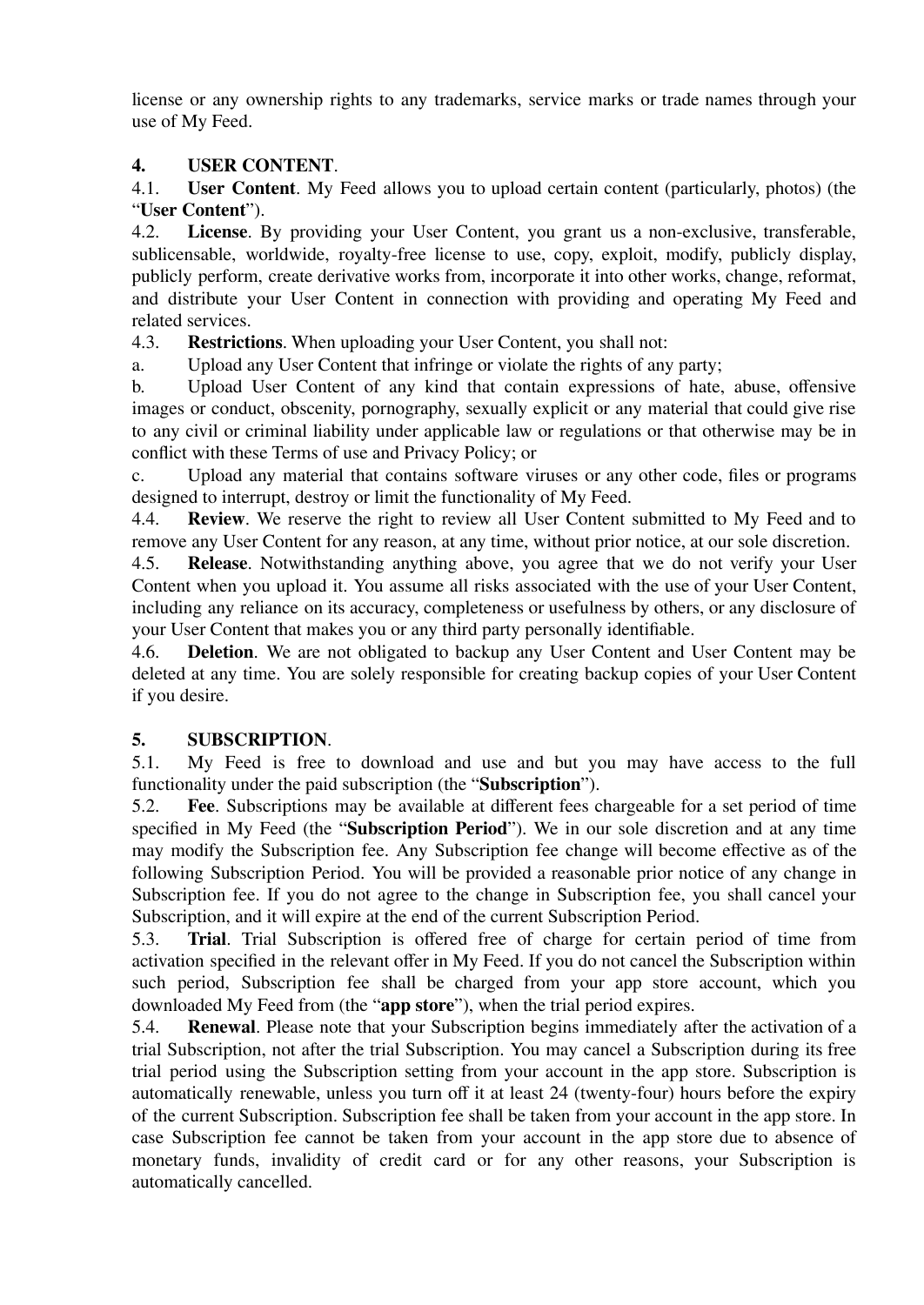5.5. **Purchase processing.** You acknowledge and agree that all billing and transaction processes are handled by the app store and are governed by the app store' terms. If you have any payment related issues regarding Subscription, then you need to contact the app store.

5.6. **No refund**. Except when required by law, paid Subscription fees are non-refundable.

5.7. **Representations.** By purchasing Subscription, you are confirming that you have any and all permission that may be necessary in order to allow you to purchase Subscription. If you are a parent(s) or legal guardian we recommend that you consider any parental controls that may be provided by the app store if you are concerned that your child may make excessive purchases.

# **6. THIRD-PARTIES**.

6.1. **App Store.** You acknowledge and agree that the availability of My Feed is dependent from the app store from which you downloaded My Feed. You acknowledge that these Terms of Use are between you and us and not with the app store. You agree to comply with all applicable policies of relevant app store. In the event of a conflict between these Terms of Use and policies of relevant app store, the policies of relevant app store shall take priority.

6.2. **Third-party Platforms**. Part of functionality of My Feed is available only in connection with third-party platforms such as Instagram. This use allows us to provide you with more options within My Feed, but since we have no control over the activities of third-party platforms providers, we cannot be responsible for or give any warranties with respect to them.

6.3. **Ads**. My Feed may be supported by advertising revenues and we may place advertising, promotions or sponsored content (the "**Third-Party Ads**"). You acknowledge that we may not always identify Third Party Ads content. The manner, mode and extent of such Third-Party Ads content is subject to change without notice to you. We are not liable for any errors in content or omissions in any Third-Party Ads, nor responsible for any losses or damages of any sort incurred as a result of your participation with, use of, or reliance on the Third-Party Ads, including any goods, products or services offered by such Third-Party Ads.

6.4. **Amendments**. You agree that our interaction with third parties depend on the terms and conditions of such third-party, and such terms and conditions can be amended at any time upon the initiative of a relevant third-party. Such amendments may make it impossible or significantly restrict the ability to use My Feed, but is independent of our will and we are not responsible for it.

**7. INDEMNIFICATION BY YOU**. You agree to hold harmless and indemnify us and our authorized officers, directors, employees, agents, partners, licensors, resellers, successors and assigns from and against any third-party claim arising from or in any way related to your breach of these Terms of Use, Privacy Policy or your use of My Feed in violation of applicable laws, rules or regulations, including any liability or expense arising from all claims, losses, damages (actual and consequential), suits, judgments, litigation costs and attorneys' fees, of any kind and nature.

## **8. LIMITATION OF LIABILITY**.

8.1. **Limitations**. You expressly understand and agree that we shall not be liable to you for any direct, indirect, incidental, special consequential, or exemplary damages incurred by you, including, but not limited to, any loss of profit (whether incurred directly or indirectly), any loss of goodwill or business reputation, any loss of data suffered, cost of procurement of substitute services, or other loss. The foregoing limitations on our liability shall apply whether or not we have been advised of or should have been aware of the possibility of any such losses arising.

8.2. **Cap on liability**. If the limitation of liability provision under applicable law is held invalid, in any case, our cumulative liability for all claims arising from or relating to My Feed shall be a maximum of 100.00 (one hundred) euro.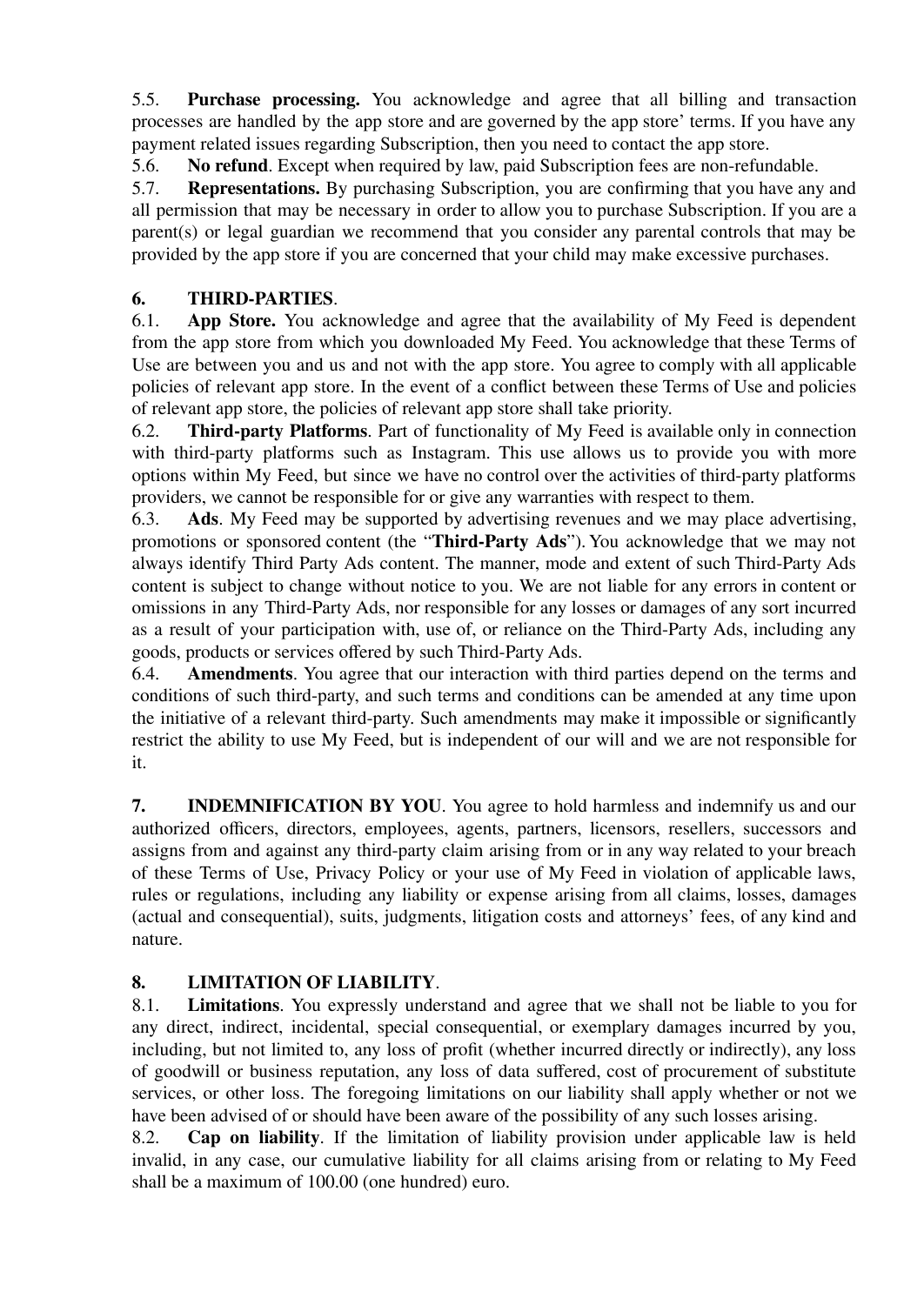8.3. **Force Majeure**. In no event will we be liable or responsible for any failure or delay when and to the extent such failure or delay is caused by any circumstances beyond our reasonable control, including acts of God, flood, fire, earthquake or explosion, war, terrorism, invasion, riot or other civil unrest, embargoes or blockades, a national or regional emergency, internet connection degradation, strikes, labor stoppages or slowdowns or other industrial disturbances, a passage of a law or any action taken by a governmental or public authority, including imposing an embargo, export or import restriction, quota or other restriction or prohibition or any complete or partial government shutdown, or national or regional shortage of adequate power or telecommunications (including the deterioration of internet connection) or transportation.

# **9. TERM OF LICENSE**.

9.1. **Term**. Your License is valid from the moment you consent to these Terms of Use and will remain in full force and effect until terminated as specified below.

9.2. **Termination from your side**. You may terminate your License with immediate effect by deleting My Feed from your device. You understand that any termination may involve deletion of your User Content. We will not have any liability whatsoever to you for any termination of your License, including deletion of your User Content. Only if we continue to operate My Feed, you may again download My Feed, however, any User Content cannot be restored.

9.3. **Termination from our side**. We may immediately terminate or suspend your License in the following cases:

a. We have reasonable grounds to believe that you are in breach of these Terms of Use or our Privacy Policy or applicable laws (without prior notice to you);

b. For any other reason (with or without notice to you).<br>9.4. **Effect of termination**. Upon the termination of vo

**Effect of termination.** Upon the termination of your License, you shall stop using My Feed. Termination of your License by any reason does not bind us to return you any fees. Your obligations to pay off the outstanding payments to us, if any, shall remain in force after termination until their full performance.

**10. CHANGES TO THESE TERMS OF USE**. These Terms of Use may be modified from time to time. Continued use of My Feed upon the effective date of changes to these Terms of Use shall indicate your consent to such changes and agreement to be bound by the terms and conditions of such changes.

**11. AGE LIMITS**. You represent that you are at least 13 years old, except in European Economic Area, where My Feed is limited to users aged 16 years and above. If you are younger than 13 years (or 16 where applicable), you can only download My Feed and use it on your device, if your parent(s) or legal guardian have/has reviewed these Terms of Use and allowed you to download My Feed and use My Feed subject to these Terms of Use. We may require adequate proof of your identity and age and consent from parent(s) or legal guardian at any time.

## **12. APPLICABLE LAW AND DISPUTE RESOLUTION**.

12.1. **Applicable law**. Any issue which is not agreed in these Terms of Use will be governed by English law.

12.2. **Dispute resolution**. The parties will endeavor to resolve all disputes, controversies, and claims that may arise in connection with the execution, termination, or invalidation of these Terms of Use by negotiations. The party which has any claims and / or disagreements shall send a message to the other party indicating the claims and / or disagreements that have arisen. If nevertheless a disagreement or claim was not solved by negotiations, such dispute shall be resolved in the competent court at the place of registration of us.

## **13. MISCELLANEOUS**.